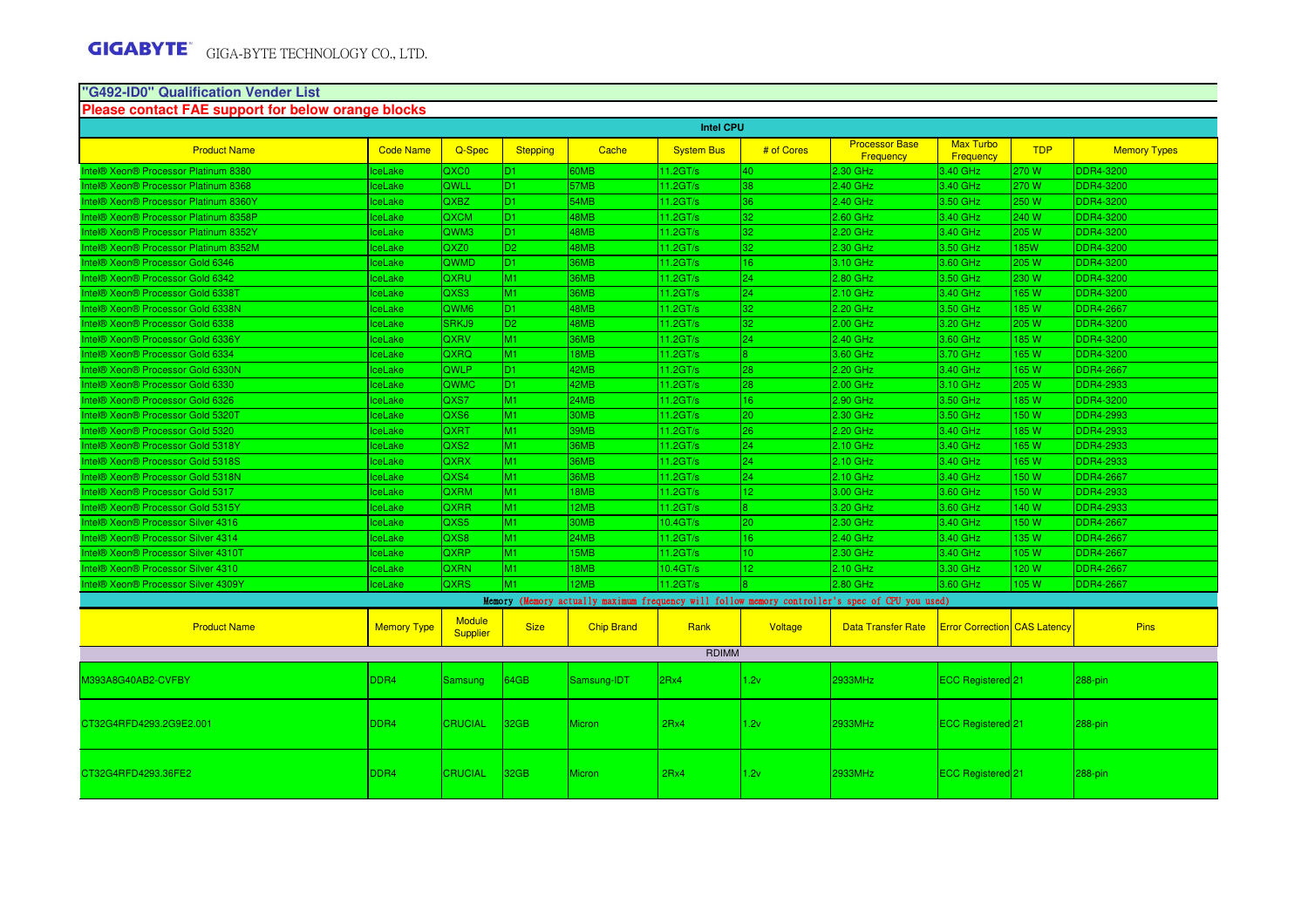| MTA36ASF4G72PZ-2G9E2TG  | DDR4 | Micron             | 32GB             | Micron-Montage         | 2Rx4 | 1.2v | 2933MHz | ECC Registered <sup>21</sup>   | 288-pin |
|-------------------------|------|--------------------|------------------|------------------------|------|------|---------|--------------------------------|---------|
| MTA36ASF4G72PZ-2G9E2VG  | DDR4 | Micron             | 32GB             | Micron-IDT             | 2Rx4 | 1.2v | 2933MHz | ECC Registered <sup>[21]</sup> | 288-pin |
| MTA36ASF4G72PZ-2G9E2UG  | DDR4 | Micron             | 32GB             | Micron-Rambus          | 2Rx4 | 1.2v | 2933MHz | ECC Registered 21              | 288-pin |
| HMA84GR7DJR4N-XN T4     | DDR4 | <b>SKhynix</b>     | 32GB             | <b>SKhynix-Montage</b> | 2Rx4 | 1.2v | 3200MHz | ECC Registered 22              | 288-pin |
| HMAA8GR7AJR4N-XN TG     | DDR4 | <b>SKhynix</b>     | 64GB             | SKhynix-IDT            | 2Rx4 | 1.2v | 3200MHz | ECC Registered 22              | 288-pin |
| MTA9ASF2G72PZ-3G2E1TI   | DDR4 | <b>Micron</b>      | 16GB             | Micron-Montage         | 1Rx8 | 1.2v | 3200MHz | ECC Registered 22              | 288-pin |
| MTA18ASF2G72PZ-3G2E2TI  | DDR4 | Micron             | 16GB             | Micron-Montage         | 1Rx4 | 1.2v | 3200MHz | ECC Registered 22              | 288-pin |
| MTA18ASF4G72PDZ-3G2B2TI | DDR4 | Micron             | 32GB             | Micron-Montage         | 2Rx8 | 1.2v | 3200MHz | ECC Registered 22              | 288-pin |
| MTA36ASF4G72PZ-3G2J3UI  | DDR4 | Micron             | 32GB             | Micron-Rambus          | 2Rx4 | 1.2v | 3200MHz | ECC Registered 22              | 288-pin |
| MTA18ASF4G72PDZ-3G2E1UI | DDR4 | Micron             | 32GB             | Micron-Rambus          | 2Rx8 | 1.2v | 3200MHz | ECC Registered 22              | 288-pin |
| MTA18ASF4G72PDZ-3G2E1TI | DDR4 | <b>Micron</b>      | 32GB             | Micron-Montage         | 2Rx8 | 1.2v | 3200MHz | ECC Registered 22              | 288-pin |
| MTA18ASF4G72PDZ-3G2E1V1 | DDR4 | <b>Micron</b>      | 32GB             | <b>Micron</b>          | 2Rx8 | 1.2v | 3200MHz | ECC Registered <sup>22</sup>   | 288-pin |
| MTA18ASF4G72PDZ-3G2F1VI | DDR4 | Micron             | 32GB             | Micron-IDT             | 2Rx8 | 1.2v | 3200MHz | ECC Registered <sup>22</sup>   | 288-pin |
| MTA18ASF4G72PDZ-3G2F1UI | DDR4 | Micron             | 32GB             | Micron-Rambus          | 2Rx8 | 1.2v | 3200MHz | ECC Registered <sup>22</sup>   | 288-pin |
| MTA36ASF4G72PZ-3G2R1UI  | DDR4 | Micron             | 32GB             | Micron-Rambus          | 2Rx4 | 1.2v | 3200MHz | ECC Registered 22              | 288-pin |
| MTA36ASF8G72PZ-3G2E1VI  | DDR4 | <b>Micron</b>      | 64GB             | Micron-IDT             | 2Rx4 | 1.2v | 3200MHz | ECC Registered 22              | 288-pin |
| STB724G8GGB32P2-SA      | DDR4 | SGH-Zefr<br>Memory | 32GB             | Samsung-Montage 2Rx8   |      | 1.2v | 3200MHz | ECC Registered 22              | 288-pin |
| M393A4G43AB3-CWECO      | DDR4 | Samsung            | 32 <sub>GB</sub> | Samsung-Montage 2Rx8   |      | 1.2v | 3200MHz | ECC Registered 22              | 288-pin |
| M393A2K40DB3-CWEGQ      | DDR4 | Samsung            | 16GB             | Samsung-Rambus         | 1Rx4 | 1.2v | 3200MHz | ECC Registered 22              | 288-pin |
| M393A2K40DB3-CWEBQ      | DDR4 | Samsung            | 16GB             | Samsung-IDT            | 1Rx4 | 1.2v | 3200MHz | ECC Registered 22              | 288-pin |
| M393A2K40DB3-CWECQ      | DDR4 | <b>Samsung</b>     | 16GB             | Samsung-               | 1Rx4 | 1.2v | 3200MHz | ECC Registered <sup>22</sup>   | 288-pin |
| M393A4G40BB3-CWEGQ      | DDR4 | <b>Samsung</b>     | 32GB             | Samsung-Rambus         | 1Rx4 | 1.2v | 3200MHz | ECC Registered 22              | 288-pin |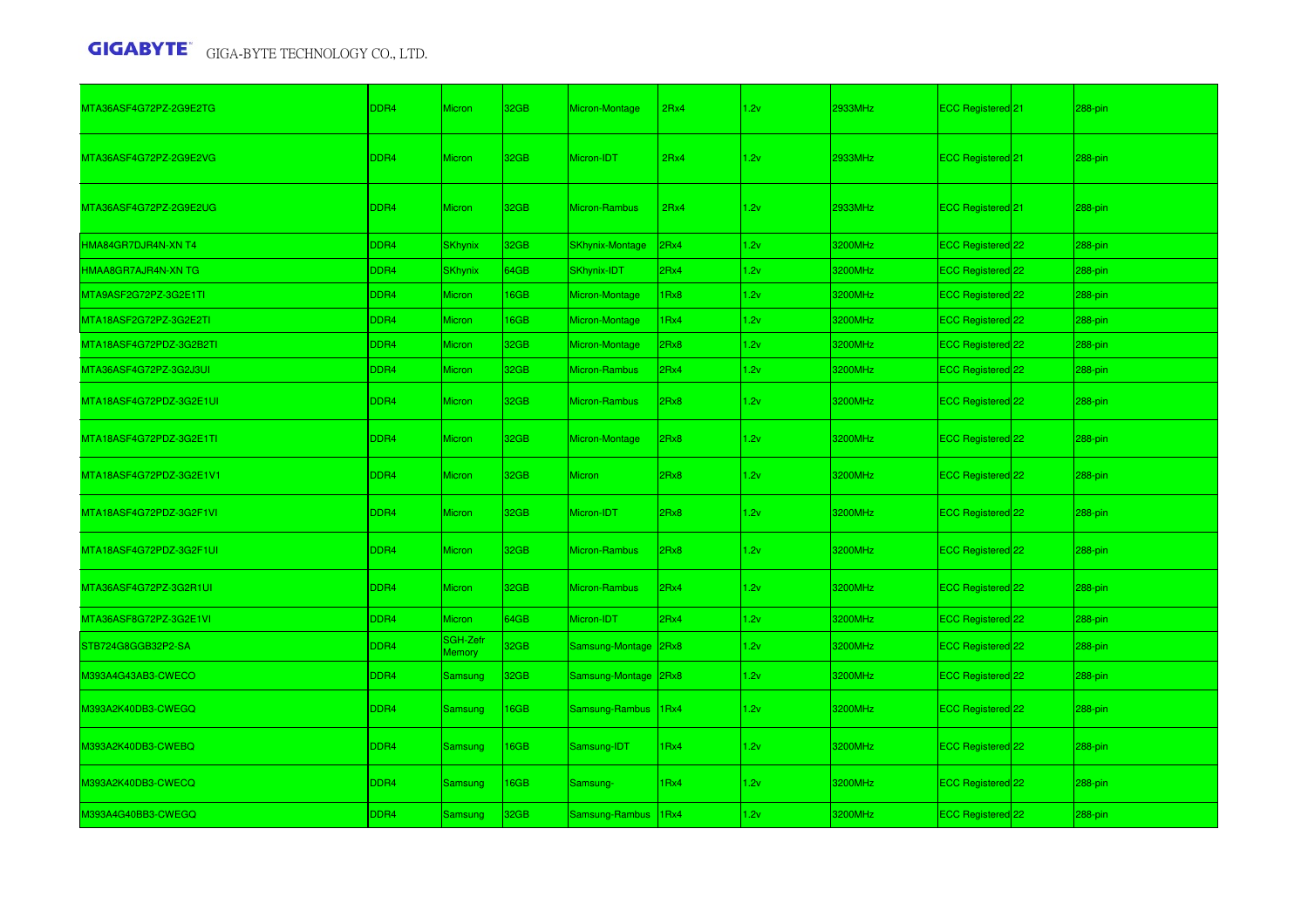| M393A8G40AB2-CWEBQ                                                                                                          | DDR4               | <b>Samsung</b>           | 64GB               | Samsung-IDT                | 2Rx4                | 1.2v                   | 3200MHz                                            | ECC Registered 22 |            | 288-pin     |  |  |
|-----------------------------------------------------------------------------------------------------------------------------|--------------------|--------------------------|--------------------|----------------------------|---------------------|------------------------|----------------------------------------------------|-------------------|------------|-------------|--|--|
| M393AAG40M32-CAEBQ                                                                                                          | DDR4               | Samsung                  | 128GB              | Samsung                    | 2S2Rx4              | 1.2v                   | 3200MHz                                            | ECC Registered 22 |            | 288-pin     |  |  |
| KSM32RS8/16MER                                                                                                              | DDR4               | Kingston                 | 16GB               | Micron-Rambus              | 1Rx8                | 1.2v                   | 3200MHz                                            | ECC Registered 22 |            | 288-pin     |  |  |
| AD4R3200716G22-BHYA                                                                                                         | DDR4               | <b>ADATA</b>             | 16GB               | <b>SKhynix-Montage</b>     | 1Rx8                | 1.2v                   | 3200MHz                                            | ECC Registered 22 |            | 288-pin     |  |  |
| <b>LRDIMM</b>                                                                                                               |                    |                          |                    |                            |                     |                        |                                                    |                   |            |             |  |  |
| M386AAG40MMB-CVFC0                                                                                                          | DDR4               | <b>Samsung</b>           | 128GB              | Samsung                    | 4DRx4               | 1.2v                   | 2933MHz                                            | ECC Registered 21 |            | 288-pin     |  |  |
| M386A8K40DM2-CWELQ                                                                                                          | DDR4               | <b>Samsung</b>           | 64GB               | Samsung-IDT                | 4DRx4               | 1.2v                   | 3200MHz                                            | ECC Registered 22 |            | 288-pin     |  |  |
| Intel Optane™ Persistent Memory 200 Series (Barlow PASS)Due to thermal limitaiton, please mark as orange color if test pass |                    |                          |                    |                            |                     |                        |                                                    |                   |            |             |  |  |
| NMB1XBD128GQS QVSN                                                                                                          | DDR-T              | Intel                    | <b>128GB</b>       |                            |                     |                        | <b>3200MHz</b>                                     |                   |            | 288-pin     |  |  |
| NMB1XBD256GQS QVSP                                                                                                          | DDR-T              | Intel                    | 256GB              |                            |                     |                        | 3200MHz                                            |                   |            | 288-pin     |  |  |
| NMB1XBD512GQS QVSQ                                                                                                          | DDR-T              | Intel                    | 512GB              |                            |                     |                        | 3200MHz                                            |                   |            | 288-pin     |  |  |
| HDD (If the system build-in with RAID card ,please refer to RAID card QVL list)                                             |                    |                          |                    |                            |                     |                        |                                                    |                   |            |             |  |  |
| <b>Product Name</b>                                                                                                         | <b>Type</b>        | Vendor                   | <b>Form Factor</b> | Format                     | Capacity            | <b>Interface Speed</b> | <b>Series</b>                                      | Cache             | <b>RPM</b> | Encryption  |  |  |
| Seagate Enterprise Capacity 2.5 HDD                                                                                         |                    |                          |                    |                            |                     |                        |                                                    |                   |            |             |  |  |
| ST2000NX0243                                                                                                                | <b>SATA</b>        | Seagate                  | 2.5"               | 4Kn                        | 2TB                 | 6Gb/s                  | <b>Exos 7E2000</b><br>(Enterprise Capacity<br>V.3) | <b>128MB</b>      | 7200       | N/A         |  |  |
|                                                                                                                             |                    |                          |                    |                            | <b>SATA/SAS SSD</b> |                        |                                                    |                   |            |             |  |  |
| <b>Product Name</b>                                                                                                         | <b>Type</b>        | Vendor                   | <b>Form Factor</b> | Interface                  | Capacity            | <b>Interface Speed</b> | <b>FW</b>                                          |                   |            | <b>Note</b> |  |  |
|                                                                                                                             |                    |                          |                    |                            | <b>SATA SSD</b>     |                        |                                                    |                   |            |             |  |  |
| MTFDDAK1T9TDD-1AT1ZABYY (5200 PRO)                                                                                          | 3SD                | <b>Aicron</b>            | 2.5"               | <b>SATA</b>                | 1.92TB              | 6Gb/s                  |                                                    |                   |            |             |  |  |
| MTFDDAK1T9TDN-1AT1ZABYY (5200 MAX)                                                                                          | <b>SSD</b>         | Micron                   | 2.5"               | <b>SATA</b>                | .92TB               | 6Gb/s                  |                                                    |                   |            |             |  |  |
| MTFDDAK3T8TDS-1AW1ZABYY (5300 PRO)                                                                                          | <b>SSD</b>         | Micron                   | 2.5"               | <b>SATA</b>                | 3.84TB              | 6Gb/s                  |                                                    |                   |            |             |  |  |
| MTFDDAK1T9TDS-1AW1ZABYY (5300 PRO)<br>MZ-7LH1T9NE 883 DCT Series                                                            | SSD.<br><b>SSD</b> | <b>Aicron</b><br>Samsung | 2.5"<br>2.5"       | <b>SATA</b><br><b>SATA</b> | .92TB<br>1.92TB     | 6Gb/s<br>6Gb/s         |                                                    |                   |            |             |  |  |
| SSDSC2KG019T8 D3-S4610 Series                                                                                               | <b>SSD</b>         | Intel                    | 2.5"               | <b>SATA</b>                | .92TB               | 6Gb/s                  |                                                    |                   |            |             |  |  |
| SSDSC2KB019T8 D3-S4510 Series                                                                                               | <b>SSD</b>         | Intel                    | 2.5"               | <b>SATA</b>                | 1.92TB              | 6Gb/s                  |                                                    |                   |            |             |  |  |
| XA960LE10063                                                                                                                | <b>SSD</b>         | Seagate                  | 2.5"               | <b>SATA</b>                | 960GB               | 6Gb/s                  |                                                    |                   |            |             |  |  |
| XA480LE10063                                                                                                                | <b>SSD</b>         | Seagate                  | 2.5"               | <b>SATA</b>                | 480GB               | 6Gb/s                  |                                                    |                   |            |             |  |  |
| SSB240GTLCG-D2-SME520GBT ESM1220 Series                                                                                     | <b>SSD</b>         | Phison                   | 2.5"               | <b>SATA</b>                | 240GB               | 6Gb/s                  |                                                    |                   |            |             |  |  |
| SSB480GTLCG-D2-SME520GBT ESM1220 Series                                                                                     | <b>SSD</b>         | Phison                   | 2.5"               | <b>SATA</b>                | 480GB               | 6Gb/s                  |                                                    |                   |            |             |  |  |
| SSB960GTLCG-D2-SME520GBT ESM1220 Series                                                                                     | <b>SSD</b>         | Phison                   | 2.5"               | <b>SATA</b>                | 960GB               | 6Gb/s                  |                                                    |                   |            |             |  |  |
| SSB1K9GTLCG-D2-SME520GBT ESM1220 Series                                                                                     | <b>SSD</b>         | Phison                   | 2.5"               | <b>SATA</b>                | 1.92TB              | 6Gb/s                  |                                                    |                   |            |             |  |  |
| MZ7L3480HCHQ-00A07 PM893 Series                                                                                             | <b>SSD</b>         | Samsung                  | 2.5"               | <b>SATA</b>                | 480GB               | 6Gb/s                  |                                                    |                   |            |             |  |  |
| MZ7L33T8HBLT-00A07 PM893 Series                                                                                             |                    |                          |                    |                            |                     |                        |                                                    |                   |            |             |  |  |
|                                                                                                                             | <b>SD</b>          | <mark>3amsung</mark>     | 2.5"               | <b>SATA</b>                | 3.84TB              | 6Gb/s                  |                                                    |                   |            |             |  |  |
|                                                                                                                             |                    |                          |                    |                            | <b>PCIe SSD</b>     |                        |                                                    |                   |            |             |  |  |
| <b>Product Name</b>                                                                                                         | <b>Type</b>        | Vendor                   | <b>Form Factor</b> | Interface                  | Capacity            | <b>Interface Speed</b> |                                                    |                   |            | <b>Note</b> |  |  |
|                                                                                                                             |                    |                          |                    |                            | PCIe SSD            |                        |                                                    |                   |            |             |  |  |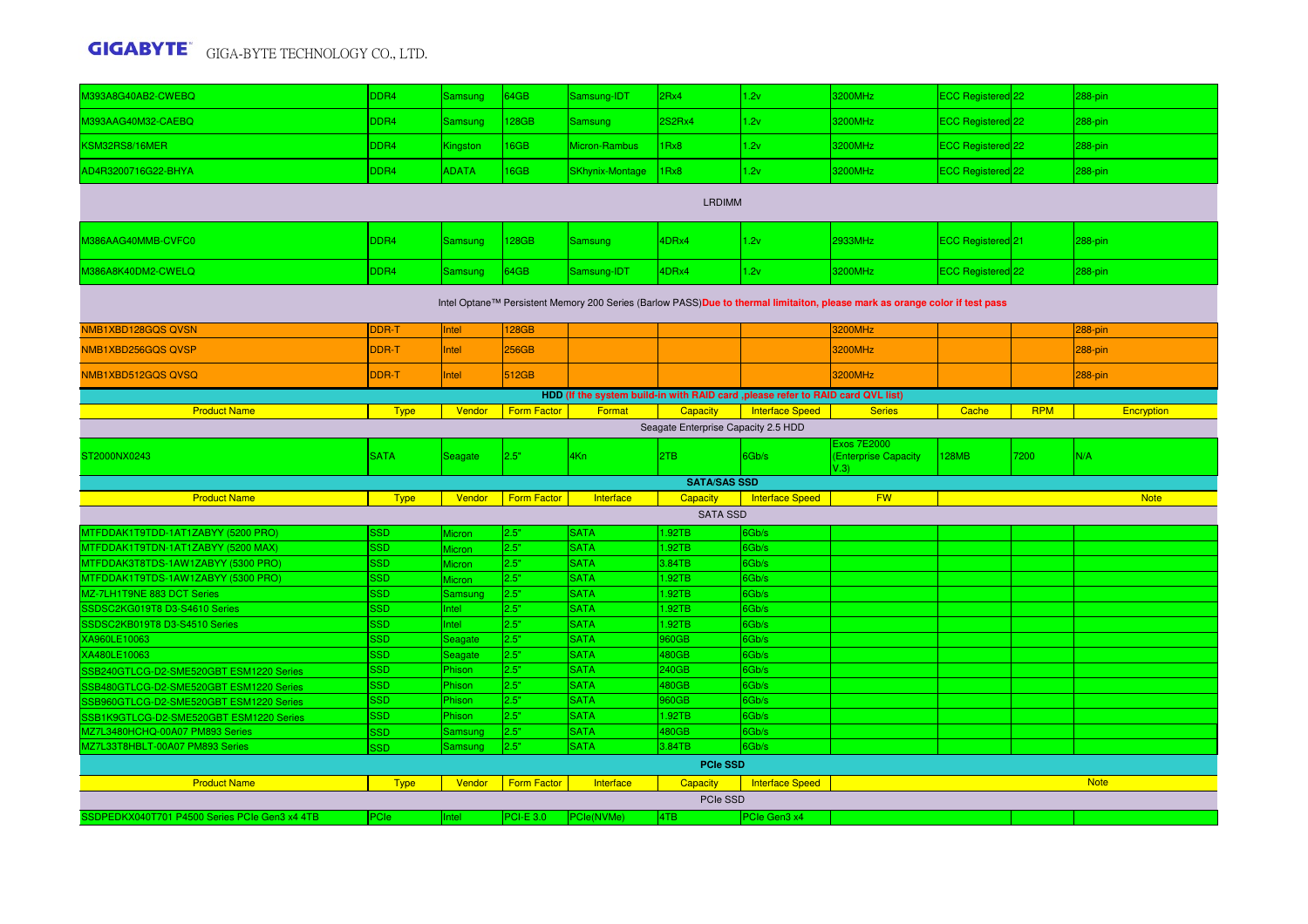| Samsung PM1725b MZPLL3T2HAJQ PCIe Gen3 x8 3.2TB | PCIe                        | Samsung          | <b>PCI-E 3.0</b>   | PCle(NVMe)                                                                      | 3.2TB                                 | PCIe Gen3 x8                       |                            |  |  |             |  |  |
|-------------------------------------------------|-----------------------------|------------------|--------------------|---------------------------------------------------------------------------------|---------------------------------------|------------------------------------|----------------------------|--|--|-------------|--|--|
|                                                 |                             |                  |                    |                                                                                 | U.2                                   |                                    |                            |  |  |             |  |  |
| <b>Product Name</b>                             | <b>Type</b>                 | Vendor           | Form Factor        | Interface                                                                       | <b>Capacity</b>                       | Interface Speed                    |                            |  |  | <b>Note</b> |  |  |
| U.2                                             |                             |                  |                    |                                                                                 |                                       |                                    |                            |  |  |             |  |  |
| SSDPF2KX038TZ D7-P5510 Series                   | U.2                         | Intel            | 2.5"               | SFF8639(NVMe)                                                                   | 3.84TB                                | PCIe Gen4 x4                       |                            |  |  |             |  |  |
| SSDPF2NV153TZ D5-P5316 Series                   | U.2                         | Intel            | 2.5"               | SFF8639(NVMe)                                                                   | 15.35TB                               | PCIe Gen4 x4                       |                            |  |  |             |  |  |
| SSDPE2KE032T801 P4610 Series                    | U.2                         | Intel            | 2.5"               | SFF8639(NVMe)                                                                   | 3.2TB                                 | PCIe Gen3 x4                       |                            |  |  |             |  |  |
| SSDPE2KX020T801 P4510 Series                    | U.2                         | Intel            | 2.5"               | SFF8639(NVMe)                                                                   | 2TB                                   | PCIe Gen3 x4                       |                            |  |  |             |  |  |
| MZWLL3T2HAJQ PM1725b Series                     | U.2                         | Samsung          | 2.5"               | SFF8639(NVMe)                                                                   | 3.2TB                                 | PCIe Gen3 x4                       |                            |  |  |             |  |  |
| MZQLW1T9HMJP PM963 Series                       | U.2                         | Samsung          | 2.5"               | SFF8639(NVMe)                                                                   | 1.92TB                                | PCIe Gen3 x4                       |                            |  |  |             |  |  |
| MZQL23T8HCLS PM9A3 Series                       | U.2                         | <b>Samsung</b>   | 2.5"               | SFF8639(NVMe)                                                                   | 3.84TB                                | PCIe Gen4 x4                       |                            |  |  |             |  |  |
| MTFDHAL3T2TDR 9300 Max Series                   | U.2                         | Micron           | 2.5"               | <b>SFF8639(NVMe)</b>                                                            | 3.2TB                                 | PCle Gen3 x4                       |                            |  |  |             |  |  |
| U.3                                             |                             |                  |                    |                                                                                 |                                       |                                    |                            |  |  |             |  |  |
| KCM61RUL3T84 CM6-R Series                       | U.3                         | <b>KIOXIA</b>    | 2.5"               | SFF8639(NVMe)                                                                   | 3.84TB                                | PCIe Gen4 x4                       |                            |  |  |             |  |  |
| KCD61LUL3T84 CD6-R Series                       | U.3                         | <b>KIOXIA</b>    | 2.5"               | SFF8639(NVMe)                                                                   | 3.84TB                                | PCIe Gen4 x4                       |                            |  |  |             |  |  |
|                                                 |                             |                  |                    |                                                                                 | M.2                                   |                                    |                            |  |  |             |  |  |
| <b>Product Name</b>                             | <b>Type</b>                 | Vendor           | <b>Form Factor</b> | Interface                                                                       | Capacity                              | <b>Interface Speed</b>             |                            |  |  | <b>Note</b> |  |  |
|                                                 |                             |                  |                    |                                                                                 | M.2                                   |                                    |                            |  |  |             |  |  |
| MTFDHBA960TDF 960GB 7300 Pro Series             | M.2                         | Micron           | 2280               | PCle(NVMe)                                                                      | 960GB                                 | PCIe Gen3 x4                       |                            |  |  |             |  |  |
| CA6-8D1024 CA6 Series                           | M.2                         | <b>SSSTC</b>     | 2280               | PCle(NVMe)                                                                      | 1TB                                   | PCIe Gen4 x4                       |                            |  |  |             |  |  |
| <b>M.2 Expansion PCle Card</b>                  |                             |                  |                    |                                                                                 |                                       |                                    |                            |  |  |             |  |  |
| <b>Product Name</b>                             | <b>Type</b>                 | Vendor           | <b>Form Factor</b> | Interface                                                                       | Max. Channels                         | <b>Interface Speed</b>             |                            |  |  | <b>Note</b> |  |  |
| <b>CMT4034</b>                                  | PCle                        | Gigabyte         | 22110              | PCle(NVMe)                                                                      |                                       | PCIe Gen3 x16                      |                            |  |  |             |  |  |
|                                                 |                             |                  |                    |                                                                                 | <b>GPGPU Card (GPGPU server only)</b> |                                    |                            |  |  |             |  |  |
|                                                 | Processer                   | <b>Memory</b>    |                    |                                                                                 |                                       | <b>Graphics Card</b>               | <b>NVIDIA SLI / AMD</b>    |  |  |             |  |  |
| <b>Product Name</b>                             | <b>Cores</b>                | <b>Bandwidth</b> | <b>VRAM</b>        | OpenGL                                                                          | <b>Microsoft DirectX</b>              | Power (W)                          | <b>CrossFire Ready</b>     |  |  | <b>Note</b> |  |  |
|                                                 |                             | (GB/sec)         |                    |                                                                                 |                                       |                                    |                            |  |  |             |  |  |
| A100-HGX 8-GPU Delta (Ampere)                   | 6912                        | 1555 GB/s        | 40GB               | NVIDIA Tesla (http://www.nvidia.com/object/tesla-supercomputing-solutions.html) |                                       | 4000 W                             |                            |  |  |             |  |  |
| A100-HGX 8-GPU Delta (Ampere)                   | 6912                        | 1555 GB/s        | 80GB               |                                                                                 |                                       | 4000 W                             |                            |  |  |             |  |  |
|                                                 |                             |                  |                    |                                                                                 | <b>RAID Cards</b>                     |                                    |                            |  |  |             |  |  |
|                                                 | RAID-on-Chip                | <b>Host Bus</b>  |                    |                                                                                 |                                       | <b>External</b>                    |                            |  |  |             |  |  |
| <b>Product Name</b>                             | Controller                  | <b>Type</b>      |                    | <b>Internal Ports Internal Connectors</b>                                       | <b>External Ports</b>                 | <b>Connectors</b>                  | <b>Data Transfer Rates</b> |  |  | <b>Note</b> |  |  |
|                                                 |                             |                  |                    |                                                                                 | <b>GIGABYTE Storage Cards</b>         |                                    |                            |  |  |             |  |  |
| <b>CRA3338</b>                                  | <b>LSI SAS 3008</b>         | <b>PCIe Gen3</b> |                    | 2 x Mini-SAS HD<br><b>SFF-8643</b>                                              |                                       |                                    | Up to 12Gb/s per port      |  |  |             |  |  |
| <b>CSA3548</b>                                  | <b>LSI SAS 3008</b>         | PCIe Gen3        |                    |                                                                                 |                                       | 2 x Mini-SAS HD<br><b>SFF-8644</b> | Up to 12Gb/s per port      |  |  |             |  |  |
| <b>CRA4448</b>                                  | <b>LSI SAS 3108</b>         | PCIe Gen3        |                    | 2 x Mini-SAS HD<br><b>SFF-8643</b>                                              |                                       |                                    | Up to 12Gb/s per port      |  |  |             |  |  |
|                                                 |                             |                  |                    |                                                                                 | <b>LSI RAID Controller Cards</b>      |                                    |                            |  |  |             |  |  |
|                                                 | SAS3516 dual-               | <b>Cle Gen3</b>  |                    | 1 x Mini-SAS HD                                                                 |                                       |                                    |                            |  |  |             |  |  |
| MegaRAID SAS 9460-16i without Tri-mode          | core RAID-on-               |                  |                    | SFF-8643                                                                        |                                       |                                    | Up to 12Gb/s per port      |  |  |             |  |  |
|                                                 | Chip (ROC)                  |                  |                    |                                                                                 |                                       |                                    |                            |  |  |             |  |  |
|                                                 | <b>SAS3916 Tri-</b>         | PCIe Gen4        |                    | 2 x8 SlimSAS SFF-                                                               |                                       |                                    |                            |  |  |             |  |  |
| MegaRAID 9560-16i without Tri-mode              | Mode RAID-on-<br>Chip (ROC) |                  | 16                 | 3654                                                                            |                                       |                                    | Up to 12Gb/s per port      |  |  |             |  |  |
|                                                 |                             |                  |                    |                                                                                 | LSI Host Bus Adapters (HBAs)          |                                    |                            |  |  |             |  |  |
| LSI SAS 9400-16i without Tri-mode               | SAS3416                     | PCIe Gen3        | 16                 | 4 x Mini-SAS HD<br><b>SFF-8643</b>                                              |                                       |                                    | Up to 12Gb/s per port      |  |  |             |  |  |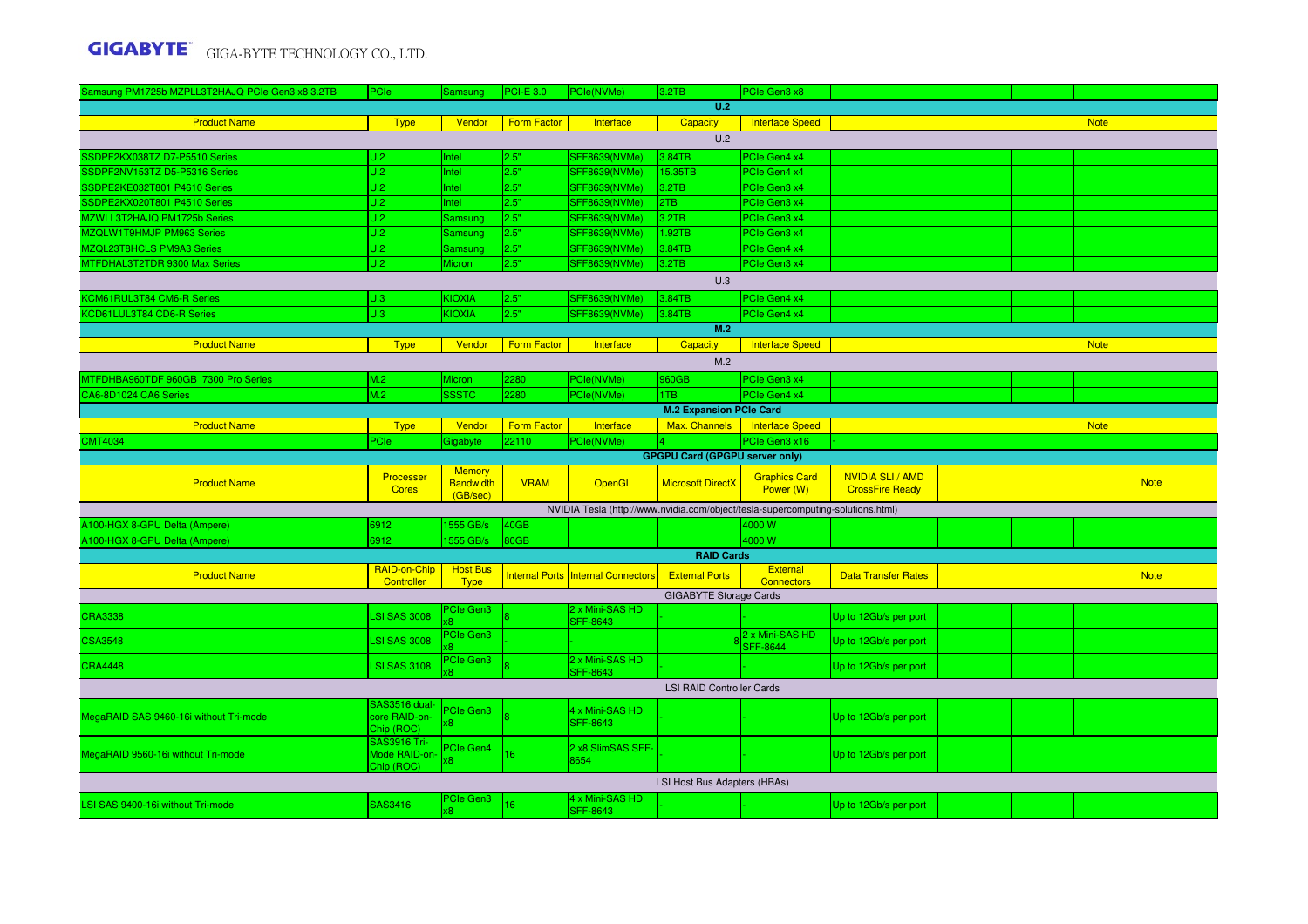| LSI SAS 9500-16i without Tri-mode                    | SAS3816                                      | PCIe Gen4        | 16 <sup>°</sup>                                                | 2 x8 SlimSAS SFF-<br>8654          |                                      |                  | Up to 12Gb/s per port                    |  |  |             |  |  |  |
|------------------------------------------------------|----------------------------------------------|------------------|----------------------------------------------------------------|------------------------------------|--------------------------------------|------------------|------------------------------------------|--|--|-------------|--|--|--|
| <b>LSI NVMe Switch Adapter</b>                       |                                              |                  |                                                                |                                    |                                      |                  |                                          |  |  |             |  |  |  |
| P411W-32P                                            | PEX88048                                     | PCIe Gen4<br>x16 | 8 x4, 16 x2,<br>or $32 \times 1$<br><b>NVMe SSD</b><br>connect | 4 x8 SlimSAS SFF-<br>8654          |                                      |                  |                                          |  |  |             |  |  |  |
|                                                      |                                              | PCIe Gen3        |                                                                | 4 x Mini-SAS HD                    | Microsemi RAID Cards                 |                  |                                          |  |  |             |  |  |  |
| SmartRAID 3154-16i                                   | PM8236                                       |                  | 16                                                             | <b>SFF-8643</b>                    |                                      |                  | Up to 12Gb/s per port                    |  |  |             |  |  |  |
|                                                      |                                              |                  |                                                                | Microsemi Host Bus Adapters        |                                      |                  |                                          |  |  |             |  |  |  |
| SmartHBA 2100-8i                                     | PM8222                                       | PCIe Gen3<br>x8. |                                                                | 2 x Mini-SAS HD<br><b>SFF-8643</b> |                                      |                  | Up to 12Gb/s per port                    |  |  |             |  |  |  |
| LSI Tri-mode card                                    |                                              |                  |                                                                |                                    |                                      |                  |                                          |  |  |             |  |  |  |
| MegaRAID SAS 9460-8i with tri-mode                   | SAS3508 dual<br>core RAID-on-<br>Chip (ROC)  | PCIe Gen3<br>x8  |                                                                | 2 x Mini-SAS HD<br><b>SFF-8643</b> |                                      |                  | Up to 12Gb/s per port                    |  |  |             |  |  |  |
| MegaRAID SAS 9460-16i with Tri-mode                  | SAS3516 dual-<br>core RAID-on-<br>Chip (ROC) | PCIe Gen3        |                                                                | 4 x Mini-SAS HD<br><b>SFF-8643</b> |                                      |                  | Up to 12Gb/s per port                    |  |  |             |  |  |  |
| MegaRAID 9560-16i with Tri-mode                      | SAS3916 Tri-<br>Mode RAID-on-<br>Chip (ROC)  | PCIe Gen4<br>х8. | 16                                                             | 2 x8 SlimSAS SFF-<br>8654          |                                      |                  | Up to 12Gb/s per port                    |  |  |             |  |  |  |
| MegaRAID 9560-8i with Tri-mode                       | SAS3908 Tri-<br>Mode RAID-on-<br>Chip (ROC)  | PCIe Gen4<br>8   |                                                                | 1 x8 SlimSAS SFF-<br>8654          |                                      |                  | Up to 12Gb/s per port                    |  |  |             |  |  |  |
|                                                      |                                              |                  |                                                                |                                    | <b>LAN Cards</b>                     |                  |                                          |  |  |             |  |  |  |
| <b>Product Name</b>                                  | Connector                                    |                  | <b>System Interface Type</b>                                   | # of Ports                         | <b>GIGABYTE LAN Cards</b>            | <b>Data Rate</b> |                                          |  |  | <b>Note</b> |  |  |  |
| <b>CLN4752</b>                                       | QSFP+                                        | PCIe Gen3 x8     |                                                                | Dual                               | 40Gb/s per port                      |                  | <b>INTEL XL710</b>                       |  |  |             |  |  |  |
| <b>CLN4224</b>                                       | <b>RJ-45</b>                                 | PCIe Gen3 x4     |                                                                | Quad                               | 10Gb/s per port                      |                  | INTEL X550-AT2<br>Mellanox ConnectX-4    |  |  |             |  |  |  |
| <b>CLN4M34</b>                                       | SFP <sub>28</sub>                            | PCIe Gen3 x16    |                                                                | Quad                               | 10Gb/s per port<br>Intel 25GbE       |                  |                                          |  |  |             |  |  |  |
| Intel® Ethernet Network Adapter E810-XXVDA4          | SFP <sub>28</sub>                            | PCle Gen4 x16    |                                                                | Quad                               | 25Gb/s per port                      |                  |                                          |  |  |             |  |  |  |
| Intel® Ethernet Network Adapter XXV710-DA2           | SFP <sub>28</sub>                            | PCIe Gen3 x8     |                                                                | Dual                               | 25Gb/s per port                      |                  |                                          |  |  |             |  |  |  |
|                                                      |                                              |                  |                                                                |                                    | Intel 40GbE                          |                  |                                          |  |  |             |  |  |  |
| Intel® Ethernet Converged Network Adapter XL710-QDA2 | QSFP+                                        | PCIe Gen3 x8     |                                                                | Dual                               | 40Gb/s per port<br>Mellanox ConnectX |                  |                                          |  |  |             |  |  |  |
| MCX631102AN-ADAT                                     | SFP <sub>28</sub>                            | PCle Gen4 x8     |                                                                | Dual                               | 25Gb/s per port                      |                  | ConnectX®-6 Dx without Crypto            |  |  |             |  |  |  |
| MCX623105AN-CDAT                                     | QSFP56                                       | PCIe Gen4 x16    |                                                                | Single                             | 100Gb/s per port                     |                  | ConnectX®-6 Dx No Crypto, No Secure Boot |  |  |             |  |  |  |
| MCX623106AN-CDAT                                     | QSFP56                                       | PCIe Gen4 x16    |                                                                | Dual                               | 100Gb/s per port                     |                  | ConnectX®-6 Dx No Crypto, No Secure Boot |  |  |             |  |  |  |
| <b>MCX613106A-VDAT</b>                               | QSFP56                                       | PCIe Gen4 x16    |                                                                | Dual                               | 200Gb/s per port                     |                  | Mellanox ConnectX-6 EN                   |  |  |             |  |  |  |
| MCX516A-CCAT                                         | QSFP28                                       | PCle Gen3 x16    |                                                                | <b>Dual</b>                        | 100Gb/s per port                     |                  | Mellanox ConnectX-5 EN                   |  |  |             |  |  |  |
|                                                      |                                              | PCIe Gen4 x16    |                                                                |                                    | Mellanox VPI Adapter Cards           |                  | Mellanox ConnectX-6 Ex VPI (InfiniBand)  |  |  |             |  |  |  |
| MCX653106A-HDAT<br><b>MCX653105A-ECAT</b>            | QSFP56<br>QSFP56                             | PCIe Gen4 x16    |                                                                | Dual<br>Single                     | 200Gb/s per port<br>100Gb/s per port |                  | Mellanox ConnectX-6 Ex VPI (InfiniBand)  |  |  |             |  |  |  |
| MCX555A-ECAT                                         | QSFP28                                       | PCIe Gen3 x16    |                                                                | Single                             | 100Gb/s per port                     |                  | Mellanox ConnectX-5 VPI (InfiniBand)     |  |  |             |  |  |  |